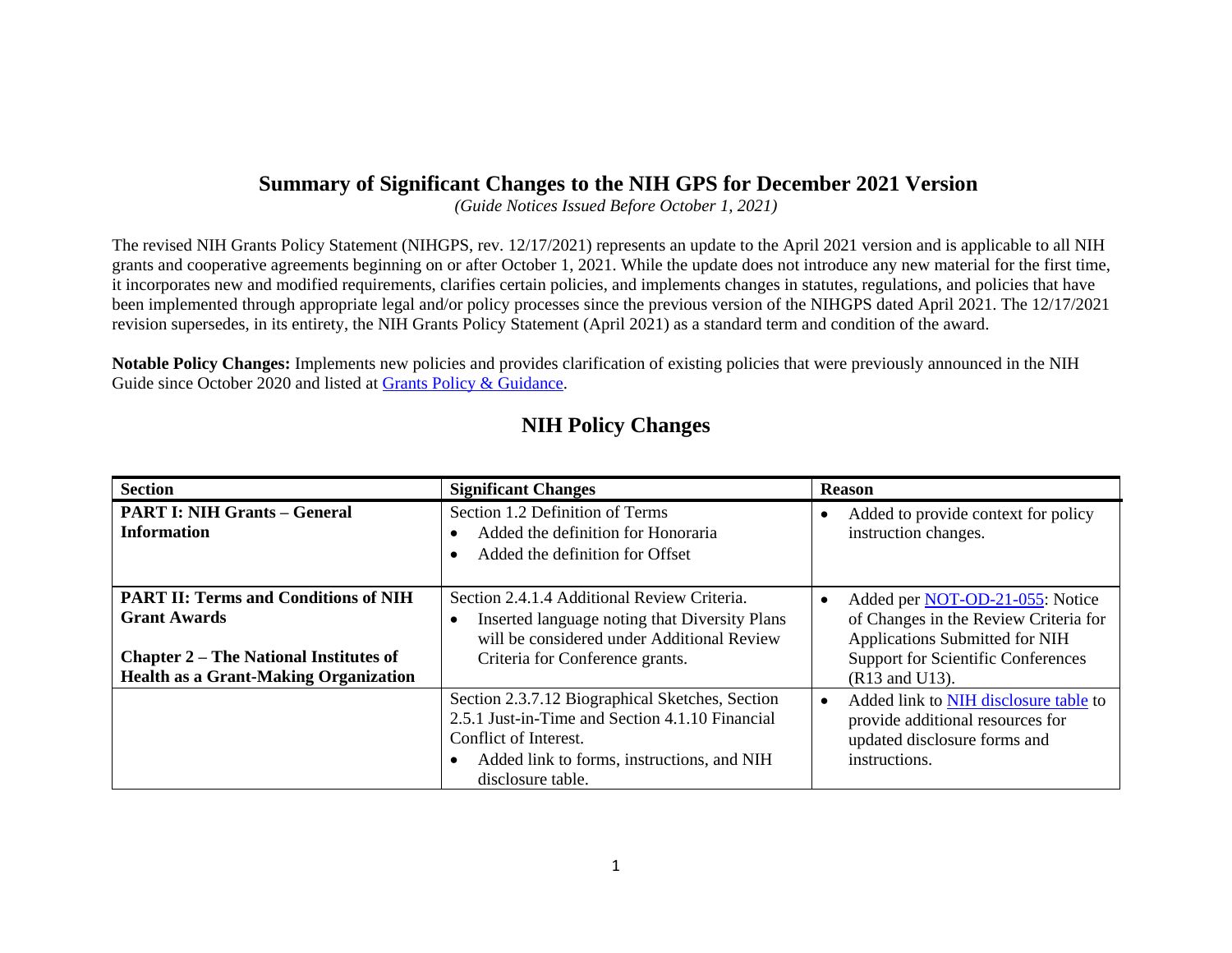| <b>Chapter 4 – Public Policy Requirements,</b><br><b>Objectives, and Other Appropriations</b><br><b>Mandates</b> | Section 4.1.15 Human Subjects Protections<br>Added language to state NIH's role in deciding<br>$\bullet$<br>whether activities are exempt or not from<br>human subjects requirements.<br>Added language noting recipient responsibility<br>$\bullet$<br>to ensure all institutions under an award are<br>meeting human subjects requirements.                                                                                             | $\bullet$ | Added to clarify NIH's role in<br>determining human subjects<br>exemptions and recipient<br>responsibilities.                                                                                                                                                                                                                                                                                                   |
|------------------------------------------------------------------------------------------------------------------|-------------------------------------------------------------------------------------------------------------------------------------------------------------------------------------------------------------------------------------------------------------------------------------------------------------------------------------------------------------------------------------------------------------------------------------------|-----------|-----------------------------------------------------------------------------------------------------------------------------------------------------------------------------------------------------------------------------------------------------------------------------------------------------------------------------------------------------------------------------------------------------------------|
|                                                                                                                  | Section 4.1.15.10 NIH Policy on the Use of Single<br><b>Institutional Review Board</b><br>Rewrote the section to clarify that providing<br>$\bullet$<br>the name of the sIRB suffices as the sIRB plan<br>as outlined in the policy, to clarify the subtle<br>differences between NIH sIRB policy and the<br>revised Common Rule and removed exceptions<br>language that is repetitive with policy language<br>and could cause confusion. |           | Added to align with current policy<br>and application instructions.                                                                                                                                                                                                                                                                                                                                             |
| Chapter 11 - Ruth L. Kirschstein National<br><b>Research Service Awards</b>                                      | Section 11.2.9.7 Childcare Costs<br>Created a new section regarding the<br>allowability of childcare costs for full-time<br>NRSA fellows.                                                                                                                                                                                                                                                                                                 | $\bullet$ | Added per NOT-OD-21-074:<br>Announcement of Childcare Costs for<br>Ruth L. Kirschstein National<br>Research Service Award (NRSA)<br>Individual Fellows.<br>Note: NOT-OD-21-177 announced<br>the upcoming availability of childcare<br>costs for NRSA trainees later in<br>FY22. This update will be<br>incorporated into the next cycle of<br>Grants Policy Statement updates,<br>once the policy is effective. |
| <b>Chapter 14 – Support of Scientific</b><br><b>Meetings (Conference Grants)</b>                                 | Section 14.5 Application Requirements<br>Added language noting applicants should<br>$\bullet$<br>describe in the Personal Statement of the<br>Biographical Sketch senior/key persons' past<br>experiences with enhancing diversity.<br>Section 14.6.2 Guideline on the Inclusion of<br><b>Underrepresented Populations</b>                                                                                                                | $\bullet$ | Added per NOT-OD-21-055: Notice<br>of Changes in the Review Criteria for<br>Applications Submitted for NIH<br><b>Support for Scientific Conferences</b><br>(R13 and U13)<br>Added per NOT-OD-21-053: Updated<br>Guidelines for Enhancing Diversity<br>and Creating Safe Environments in                                                                                                                         |